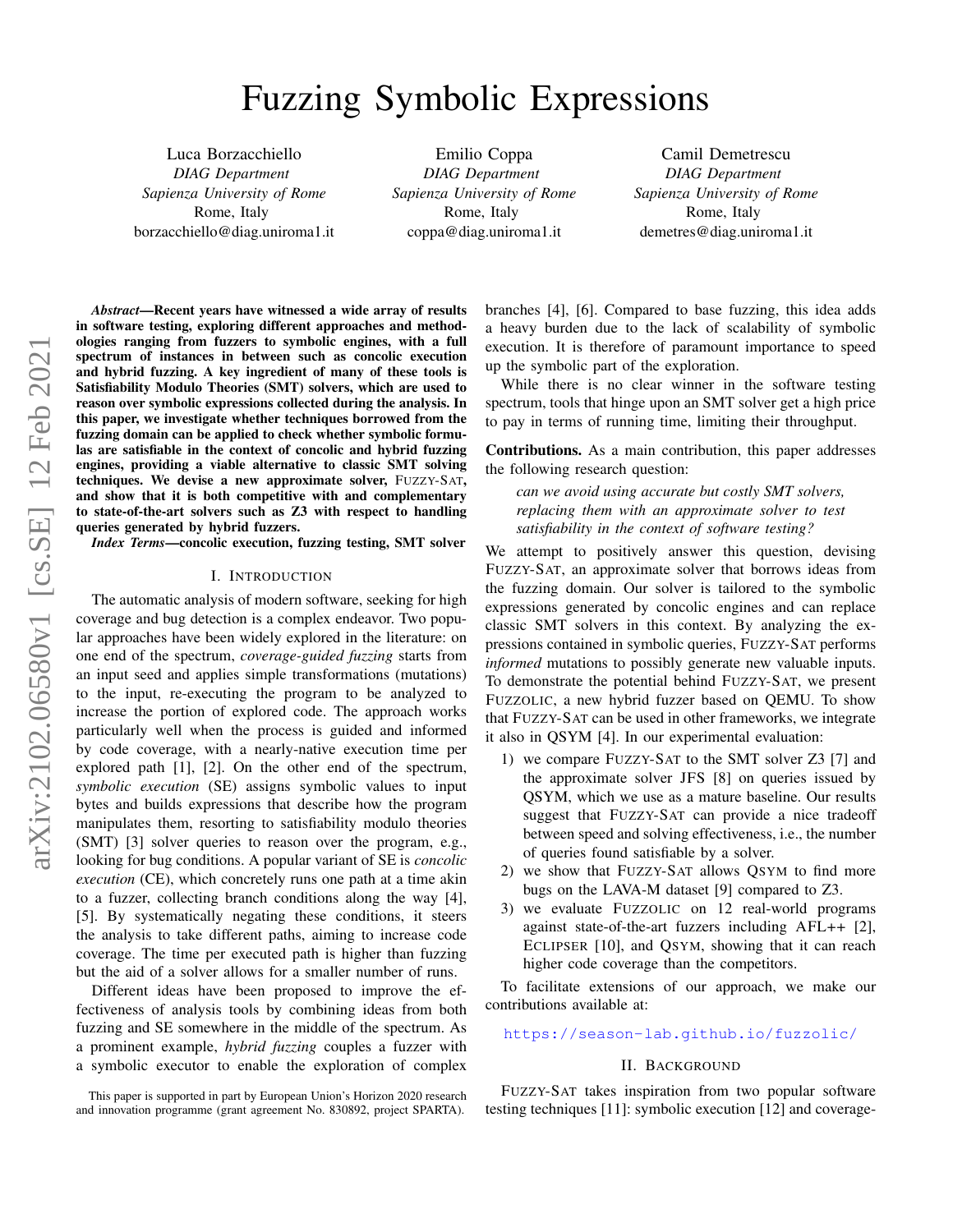based grey-box fuzzing [\[13\]](#page-10-12). We now review the innerworkings of these two approaches, focusing on recent works that are tightly related to the ideas explored in this paper.

Symbolic execution. The key idea behind this technique is to execute a program over *symbolic*, rather than *concrete*, inputs. Each symbolic input can, for instance, represent a byte read by the program under test from an input file and initially evaluate to any value admissible for its data type (e.g., [0, 255] for an unsigned byte). SE builds expressions to describe how the program manipulates the symbolic inputs, resorting to SMT solver queries to reason over the program state. In particular, when a branch condition  $b$  is met during the exploration, SE checks using the solver whether both directions can be taken by the program for some values of the inputs, forking the execution state in case of a positive answer. When forking, SE updates the list of *path constraints*  $\pi$  that must hold true in each state: b is added in the state for the *true* branch, while ¬b is added to the state for the *false* branch. At any time, the symbolic executor can generate concrete inputs, able to reproduce the program execution related to one state, by asking the solver an assignment for the inputs given  $\pi$ .

SE can be performed on binary code (e.g., ANGR [\[14\]](#page-10-13), S<sup>2</sup>E [\[15\]](#page-10-14)) or on more high-level representations of a program (e.g., LLVM IR in KLEE [\[16\]](#page-10-15), Java bytecode in SPF [\[17\]](#page-10-16)). Besides software testing, SE has been extensively used during the last decade in the context of cybersecurity [\[18\]](#page-10-17)–[\[20\]](#page-11-0).

Concolic execution. A twist of SE designed with scalability in mind is concolic execution [\[21\]](#page-11-1), which given a concrete input  $i$ , analyzes symbolically only the execution path taken by the program when running over  $i$ . To generate new inputs, the concolic executor can query an SMT solver using  $\neg b \wedge \pi$ , where  $b$  is a branch condition taken by the program in the current path while  $\pi$  is the set of constraints from the branches previously met along the path. A benefit from this approach is that the concolic executor only needs to query the solver for one of the two branch directions, as the other one is taken by the path under analysis. Additionally, if the program is actually executed concretely in parallel during the analysis, the concolic engine can at any time trade accuracy for scalability, by concretizing some of the input bytes and make progress in the execution using the concrete state. For instance, when analyzing a complex library function, the concolic engine may *concretize* the arguments for the function and execute it concretely, without issuing any query or making  $\pi$  more complex due to the library code but possibly giving up on some alternative inputs due to the performed concretizations.

A downside of most concolic executors is that they restart from scratch for each input driving the exploration, thus repeating analysis work across different runs. To mitigate this problem, QSYM [\[4\]](#page-10-3) has proposed a concolic executor built through dynamic binary instrumentation (DBI) that cuts down the time spent for running the program by maintaining only the symbolic state and offloads completely the concrete state to the native CPU. Additionally, it simplifies the symbolic state by concretizing symbolic addresses [\[22\]](#page-11-2), [\[23\]](#page-11-3) but also generates inputs that can lead the program to access alternative memory locations. More recently, SYMCC [\[5\]](#page-10-4) has improved the design of QSYM by proposing a source-based instrumentation approach that further reduces the emulation time.

Approximate constraint solving. Many queries generated by concolic executors are either unsatisfiable or cannot be solved within a limited amount of time [\[4\]](#page-10-3). This often is due to the complex constraints contained in  $\pi$ , which can impact the reasoning time even when the negated branch condition is quite simple. For this reason, QSYM has introduced *optimistic solving* that, in case of failure over  $\neg b \wedge \pi$  due to unsatness or solving timeout, submits to the solver an additional query containing only  $\neg b$ : by patching the input i (used to drive the exploration) in a way that makes  $\neg b$  satisfied, the executor is often able to generate valuable inputs for a program.

A different direction is instead taken by JFS [\[8\]](#page-10-7), which builds on the experimental observation that SMT solvers can struggle on queries that involve floating-point values. JFS thus proposes to turn the query into a program, which is then analyzed using coverage-based grey-box fuzzing. More precisely, the constructed program has a point that is reachable if and only if the program's input satisfies the original query. The authors show that JFS is quite effective on symbolic expressions involving floating-point values but it struggles on integer values when compared to traditional SMT solvers.

Two very recent works, PANGOLIN [\[24\]](#page-11-4) and TRIDENT [\[25\]](#page-11-5), devise techniques to reduce the solving time in CE. PANGOLIN transforms constraints into a *polyhedral path abstraction*, modeling the solution space as a polyhedron and using, e.g., sampling to find assignments. TRIDENT instead exploits interval analysis to reduce the solution space in the SMT solver. Their implementations have not been released yet.

Coverage-based grey-box fuzzing. An orthogonal approach to SE is coverage-based grey-box fuzzing (CGF). Given an input queue  $q$  (initialized with some input seeds) and a program p, CGF picks an input i from q, randomly mutates some of its bytes to generate  $i'$  and then runs p over  $i'$ : if new code is executed (covered) by  $p$  compared to previous runs on other inputs, then CGF deems the input *interesting* and adds it to q. This process is then repeated endlessly, looking for crashes and other errors during the program executions.

American Fuzzy Lop (AFL) [\[1\]](#page-10-0) is the most prominent example of CGF. To track the coverage, it can dynamically instrument at runtime a binary or add source-based instrumentation at compilation time. The fuzzing process for each input is split into two main stages. In the first one, AFL scans the input and *deterministically* applies for each position a set of mutations, testing the effect of each mutation on the program execution in isolation. In the second stage, AFL instead performs several mutations in sequence, i.e., *stacking* them, over the input, *non deterministically* choosing which mutations to apply and at which positions. The mutations in the two stages involve simple and fast to apply transformations such as flipping bits, adding or subtracting constants, removing bytes, combining different inputs, and several others [\[1\]](#page-10-0).

Hybrid fuzzing. Although CGF fuzzers have found thou-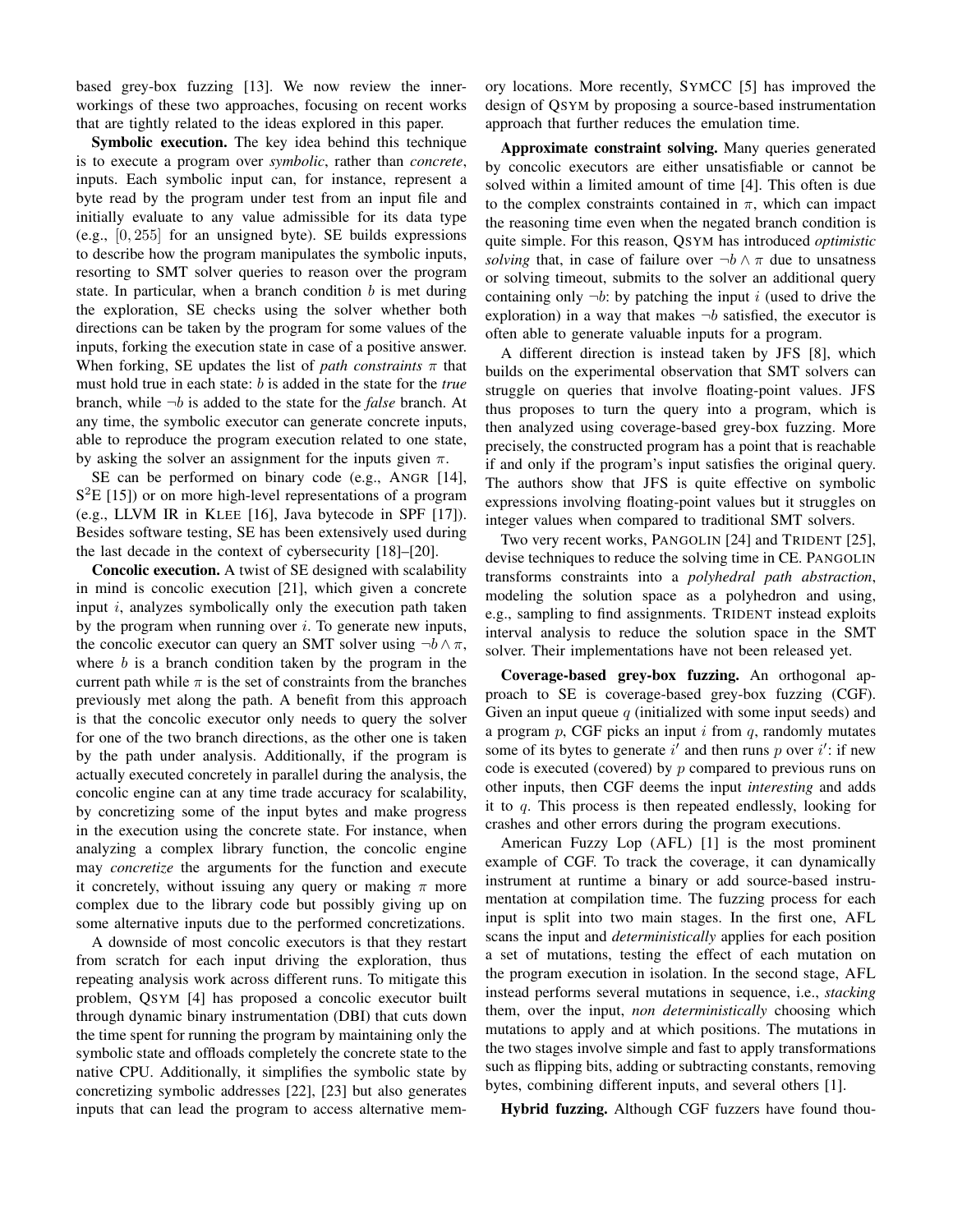sands of bugs in the last years [\[26\]](#page-11-6), [\[27\]](#page-11-7), there are still scenarios where their mutation strategy is not effective. For instance, they may struggle on checks against magic numbers, whose value is unlikely to be generated with random mutations. As these checks may appear early in the execution, fuzzers may soon *get stuck* and stop producing interesting inputs. For this reason, a few works have explored combinations of fuzzing with symbolic execution, proposing *hybrid fuzzing*. DRILLER [\[28\]](#page-11-8) alternates AFL and ANGR, temporarily switching to the latter when the former is unable to generate new interesting inputs for a specific budget of time. QSYM proposes instead to run a concolic executor in parallel with AFL, allowing the two components to share their input queues and continuously benefit from the work done by each other.

Recent improvements in coverage-guided fuzzing. During the last years, a large body of works has extended CGF, trying to make it more effective without resorting to heavyweight analyses such as symbolic execution. LAF-INTEL [\[29\]](#page-11-9) splits multi-byte checks into single-byte comparisons, helping the fuzzer track the intermediate progress when reasoning on a branch condition. VUZZER [\[30\]](#page-11-10) integrates dynamic taint analysis (DTA) [\[31\]](#page-11-11) into the fuzzer to identify which bytes influence the operands in a branch condition, allowing it to bypass, e.g., checks on magic numbers. ANGORA [\[32\]](#page-11-12) further improves this idea by performing multi-byte DTA and using gradient descent to effectively mutate the tainted input bytes.

As DTA can still put a high burden on the fuzzing strategy, some works have recently explored lightweight approximate analyses that can replace it. REDQUEEN [\[33\]](#page-11-13) introduces the concept of *input-to-state correspondence*, which captures the idea that input bytes often flow directly, or after a few simple encodings (e.g., byte swapping), into comparison operands during the program execution. To detect this kind of input dependency, REDQUEEN uses *colorization* that inserts random bytes into the input and then checks whether some of these bytes appear, as is or after few simple transformations, in the comparison operands when running the program. Input-to-state relations can be exploited to devise effective mutations and bypass several kinds of validation checks.

WEIZZ [\[34\]](#page-11-14) explores instead a different approach that flips one bit at a time on the entire input, checking after each bit flip which comparison operands have changed during the program execution, possibly suggesting a dependency between the altered bit and the affected branch conditions. While more accurate than colorization, this approach may incur a large overhead, especially in presence of large inputs. Nonetheless, WEIZZ is willing to pay this price as the technique allows it to also heuristically locate fields and chunks within an input, supporting *smart mutations* [\[26\]](#page-11-6) to effectively fuzz applications processing structured input formats.

SLF [\[35\]](#page-11-15) exploits a bit flipping strategy similar to WEIZZ to generate valid inputs for an application even when no meaningful seeds are initially available for it. Thanks to the input dependency analysis, SLF can identify fields into the input and then resort to a gradient-based multi-goal search heuristic to deal with interdependent checks in the program.

ECLIPSER [\[10\]](#page-10-9) identifies a dependency between an input byte  $i_k$  and a branch condition b whenever the program decision on  $b$  is affected when running the program on inputs containing different values for  $i_k$ . ECLIPSER builds approximate path constraints by modeling each branch condition met along the program execution as an interval. In particular, given a branch b, it generates a new input using a strategy similar to concolic execution, by looking for input values that satisfy the interval from  $\neg b$  as well as any other interval from previous branches met along a path. To find input assignments, ECLIPSER does not use an SMT solver but resorts to lightweight techniques that work well in presence of intervals generated by linear or monotonic functions.

#### III. APPROACH

Recent coverage-guided fuzzers perform input mutations based of a knowledge on the program behavior that goes beyond the simple code coverage. Concolic executors by design build an accurate description of the program behavior, i.e., symbolic expressions, but outsource completely the reasoning to a powerful but expensive SMT solver, which is typically treated as a black box. In this paper, we explore the idea that a concolic executor can learn from the symbolic expressions that it has built and use the acquired knowledge to apply simple but fast input transformations, possibly solving queries without resorting to an SMT solver. The key insight is that given a query  $\neg b \land \pi$ , the input *i* that has driven the concolic exploration satisfies by design  $\pi$ . Hence, we propose to build using input mutations a new test case i' that satisfies  $\neg b$  and is similar enough to i so that  $\pi$  remains satisfied by i'. In the remainder of this section, we present the design of FUZZY-SAT, an approximate solver that explores this direction by borrowing ideas from the fuzzing domain to efficiently solve queries generated by concolic execution.

#### <span id="page-2-0"></span>*A. Reasoning primitives for concolic execution*

While SMT solvers typically offer a rich set of solving primitives, enabling reasoning on formulas generated from quite different application contexts, concolic executors such as QSYM are instead built on top of a few but essential primitives. In this paper, we focus on these primitives without claiming that FUZZY-SAT can replace a full-fledged SMT solver in a general context. FUZZY-SAT exposes the following primitives:

- SOLVE $(e, \pi, i, opt)$ : returns an assignment for the symbolic inputs in  $e \wedge \pi$  such that the expression  $e \wedge \pi$ is satisfiable. The flag *opt* indicates whether optimistic solving should be performed in case of failure. This primitive is used by concolic engines when negating a branch condition b, hence  $e = \neg b$ .
- SOLVEMAX $(e, \pi, i)$  (resp. SOLVEMIN $(e, \pi, i)$ ): returns an assignment that maximizes (resp. minimizes)  $e$  while making  $\pi$  satisfiable. Concolic executors use these primitives before concretizing a symbolic memory address e to keep the exploration scalable. These functions are thus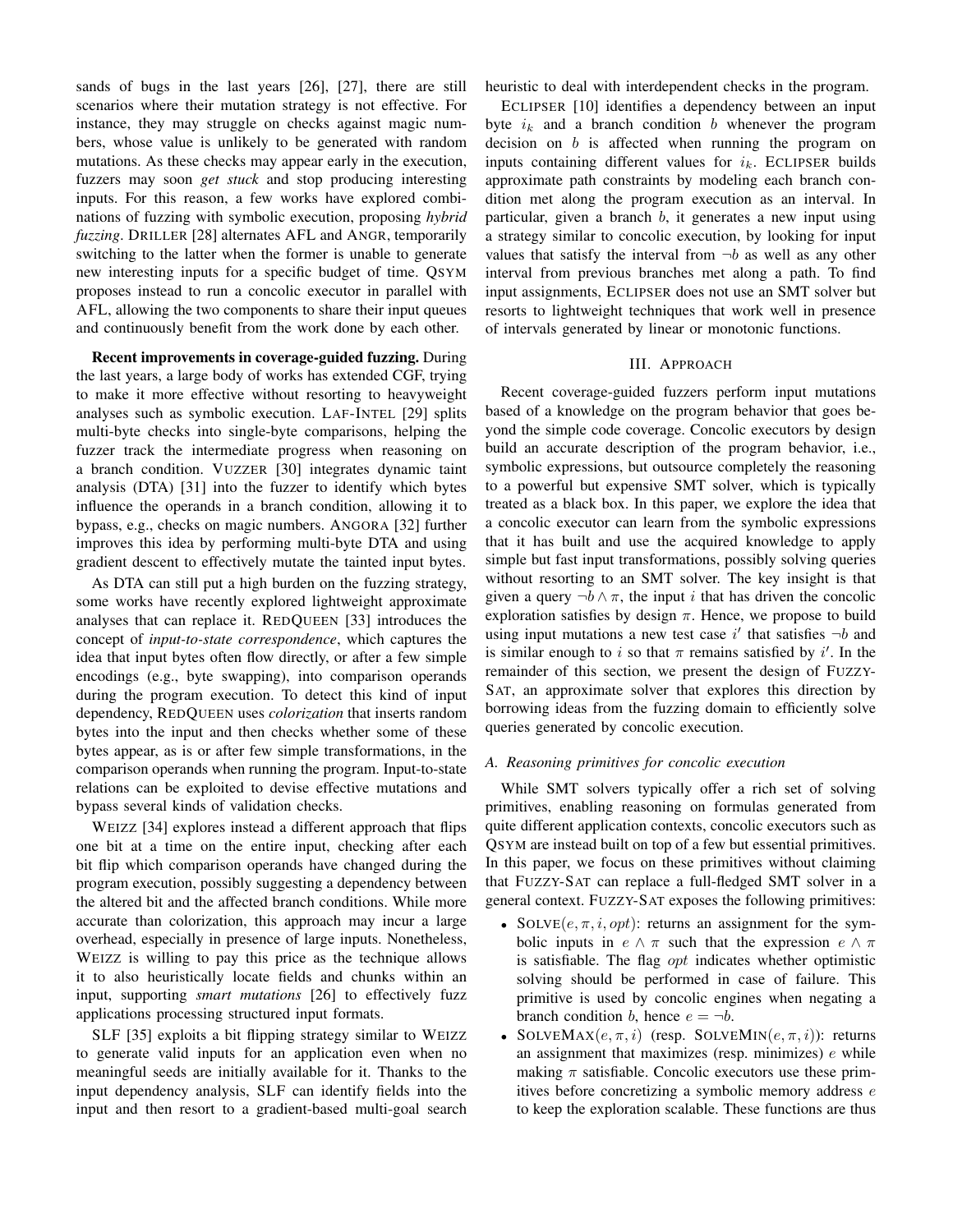

<span id="page-3-0"></span>Fig. 1. Internal architecture of FUZZY-SAT.

used to generate alternative inputs that steer the program to read/write at boundary addresses.

• SOLVEALL $(e, \pi, i)$ : combines SOLVEMIN and SOLVE-MAX, yielding intermediate assignments identified during the reasoning process as well. This primitive is valuable in the presence of symbolic memory addresses accessing a jump table or when the instruction pointer becomes symbolic during the exploration.

Two main aspects differentiate these primitives in FUZZY-SAT with respect to their counterpart from an SMT solver.

First, FUZZY-SAT is an approximate solver and thus it cannot guarantee that no valid assignment exists in case of failure of SOLVE, i.e., FUZZY-SAT cannot prove that an expression  $e \wedge \pi$  is unsatisfiable. Similarly, given an expression e, FUZZY-SAT may fail to find its global minimum/maximum value or to enumerate assignments for all its possible values.

Another crucial difference is that FUZZY-SAT requires that the concolic engine provides the input test case  $i$  that was used to steer the symbolic exploration of the program under test. This is essential as FUZZY-SAT builds assignments by mutating the test case  $i$  based on facts that are learned when analyzing  $e$  and  $\pi$ . Given an assignment a returned by FUZZY-SAT, a new input test case  $i'$  can be built by patching the bytes in  $i$  that are assigned by  $a$ .

#### <span id="page-3-2"></span>*B. Overview*

Architecture. To support the primitives presented in Section [III-A,](#page-2-0) the architecture of FUZZY-SAT (Figure [1\)](#page-3-0) has been structured around three main building blocks: the *analysis stage*, the *expression metadata*, and the *reasoning stage*.

The analysis stage (§ [III-C\)](#page-4-0) is designed to analyze symbolic expressions, extracting valuable knowledge to use during the reasoning stage. It starts by identifying which input bytes  $i_k$  from the input i are involved in an expression and how they are grouped. It detects input-to-state relations (§ [II\)](#page-0-0) and collects constants appearing in the expression for later use in the mutation phase. Expressions that constrain the interval of admissible values for a set of inputs, dubbed *range constraints*, such as  $i_0 < 10$ , are identified to keep track of the *range intervals* over the symbolic inputs. Finally, this stage detects whether the current expression shares input bytes with other expressions previously processed by the analysis component, possibly pinpointing *conflicts* that may result when mutating these bytes during the reasoning stage.

The expression metadata maintains the knowledge of FUZZY-SAT on the expressions processed by the analysis

```
function SOLVE(e, \pi, i, opt):
1 \quad M \leftarrow \text{ANALYZE}(\pi, M)2 M \leftarrow ANALYZE(e, M)
3 a, SA \leftarrow MUTATE(e, \pi, i, M)4 if a is not NULL then return a
5 a \leftarrow PICKBESTASSIGNMENT(\pi, SA)
6 if a is not NULL then
7 M' \leftarrow FIXINPUTBYTES(a, M)
 8 CC \leftarrow GETCONFLICTING EXPRESSIONS(e, \pi, M')
 9 for e' \in CC do
10 a', SA \leftarrow MUTATE(e', \pi, i, M')11 if a' is not NULL then return a'12 a' \leftarrow PICKBESTASSIGNMENT(\pi, SA)
13 if a' is NULL then break
14 a \leftarrow a'15 M' \leftarrow FIXINPUTBYTES(a, M')
16 if opt then
17 if a is NULL then a \leftarrow MUTATEOPT(e, \pi, i, M)
18 return a
19 return NULL
```
<span id="page-3-1"></span>Algorithm 1: SOLVE implementation of FUZZY-SAT: analysis stage in light gray, reasoning stage in dark gray (initial mutations due to  $e$  at lines 3-4, multi-goal strategy at lines 5-15, and optimistic solving at lines 16-18).

stage over time. Internally, it is implemented as a set of data structures optimized for fast lookup of different kinds of properties related to an expression (and its subexpressions). It is updated by the analysis stage and queried by both stages.

Finally, the reasoning stage is where FUZZY-SAT exploits the knowledge over the expressions to effectively fuzz the input test case and possibly generate valid assignments. To reach this goal, a mutation engine (§ [III-D\)](#page-5-0) is used to perform a set of transformations over the input bytes involved in an expression e looking for an assignment that satisfies e and  $\pi$ (SOLVE) or maximizes/minimizes e while satisfying  $\pi$  (other primitives). When this step finds assignments for  $e$ , but none of them satisfies  $\pi$ , then FUZZY-SAT performs a multi-goal strategy, which is not limited to changing the input bytes involved in  $e$ , but attempts to alter other input bytes that are involved in conflicting expressions present in  $\pi$ .

Implementing the reasoning primitives. Algorithm [1](#page-3-1) shows the interplay of these three components in FUZZY-SAT when considering the primitive SOLVE. Lines 1 and 2 execute the analysis stage by invoking the ANALYZE function on  $\pi$ and e, respectively. ANALYZE updates the expression metadata M, adding any information that could be valuable during the reasoning stage. Since concolic engines would typically call SOLVE several times during the symbolic exploration, providing each time a  $\pi$  that is the conjunction of branch conditions met along the path and which have been already analyzed by FUZZY-SAT in previous runs of SOLVE, the call at line 1 does not lead FUZZY-SAT to perform any work in most scenarios as the expression metadata M already has a cache containing knowledge about expressions in  $\pi$ .

Lines 3-18 instead comprise the reasoning stage and can be divided into three main phases. First, the MUTATE function is called at line 3 to run the mutation engine, restricting the transformations on input bytes that are involved in the expression e. When MUTATE finds an assignment a that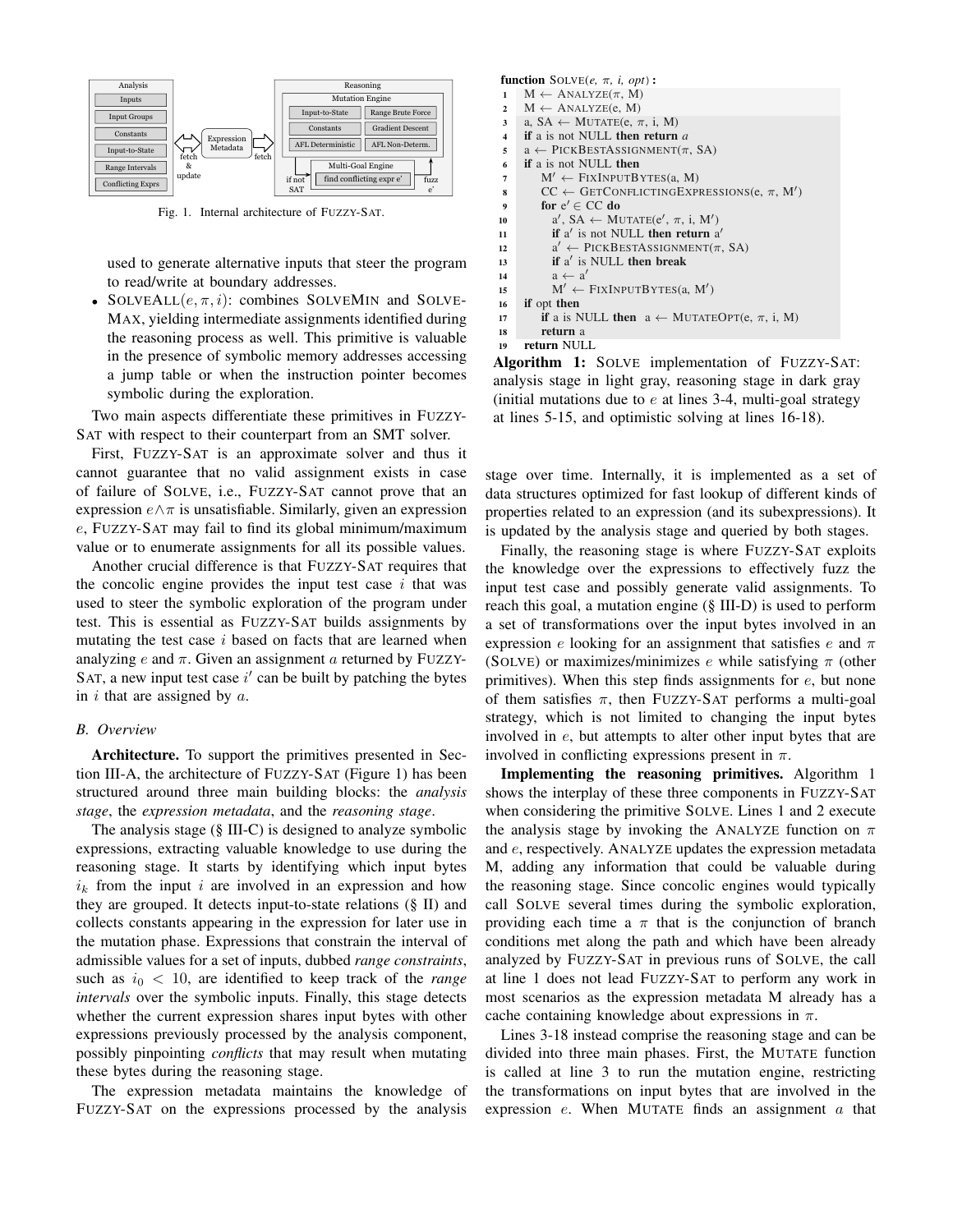satisfies both e and  $\pi$ , SOLVE returns it at line 4 without any further work. On the other hand, when  $a$  is invalid but some assignments SA found by MUTATE make at least e satisfiable, then SOLVE starts the multi-goal phase (lines 5-15). To this end, FUZZY-SAT uses function PICKBESTASSIGNMENT to select the best candidate assignment  $a$  from  $SA<sup>1</sup>$  $SA<sup>1</sup>$  $SA<sup>1</sup>$  and then *fixes* the input bytes assigned by  $a$  using function  $FixINPUTBYTES$ to prevent further calls of MUTATE from altering these bytes. It then reruns the mutation engine considering an expression  $e'$ which has been marked as in conflict with  $e$  during the analysis stage. This process is repeated as long as three conditions hold: (a)  $e \wedge \pi$  is not satisfied (line 11), (b) MUTATE returns at least one assignment in SA for  $e'$  (line 13), and (c) there is still a conflicting expression left to consider (condition at line 9).

The multi-goal strategy in FUZZY-SAT employs a greedy approach without ever performing backtrack (e.g., reverting the effects of FIXINPUTBYTES in case of failure) as it trades accuracy for scalability. Indeed, FUZZY-SAT builds on the intuition that by altering a *few* bytes from the input test case  $i$ , it is possible in several cases to generate valid assignments. Additionally, since many queries generated by a concolic engine are unsatisfiable, increasing the complexity of this strategy would impose a large burden on FUZZY-SAT.

The last phase of SOLVE (lines 16-18) has been devised to support optimistic solving in FUZZY-SAT. When the Boolean opt is true, FUZZY-SAT returns the last candidate assignment found by the mutation engine, which by design satisfies the expression e. However, since the previous calls to the mutation engine in SOLVE may have failed to find an assignment a for e due to the constraints resulting from the analysis of expressions from  $\pi$ , FUZZY-SAT as last resort uses a variant of the function MUTATE, called MUTATEOPT, that ignores these constraints and exploits only knowledge resulting from e when performing transformations over the input bytes.

The other reasoning primitives (SOLVEMIN, SOLVEMAX, and SOLVEALL, respectively) follow a workflow similar to SOLVE and we do not present their pseudocode due to lack of space. In the remainder of this section, we focus on the internal details of functions ANALYZE (§ [III-C\)](#page-4-0) and MUTATE (§ [III-D\)](#page-5-0), which are crucial core elements of FUZZY-SAT.

#### <span id="page-4-0"></span>*C. Analyzing symbolic expressions*

We now present the details of the main analyses integrated into the ANALYZE function, which incrementally build the knowledge of FUZZY-SAT over an expression e.

Detecting inputs and input groups. The first analysis identifies which input bytes  $i_k$  are involved in an expression and evaluates how these bytes are grouped. In particular, FUZZY-SAT checks whether the expression can be regarded as an *input group*, i.e., the expression is equivalent to a concatenation  $(+)$ of input bytes or constants that never *mix* their bits. Single byte expressions are also detected as input groups.

#### Examples:

- expression  $i_1 + i_0$  contains inputs  $i_0$  and  $i_1$ , and it is an input group since the bits from these bytes do not mix with each other but are just appended;
- expression  $0 + i_0$  contains input  $i_0$  and it is a 1-byte input group as it is a zero-extend operation on  $i_0$ ;
- expression  $i_1 + i_0$  contains inputs  $i_0$  and  $i_1$ , but it is not an input group as bits from  $i_0$  are mixed, i.e., added, with bits from  $i_1$ ;
- expression  $(0 + i<sub>0</sub>) + (i<sub>1</sub> \ll 8)$  contains inputs  $i<sub>0</sub>$ and  $i_1$ , and it is an input group as the expression is equivalent to  $i_1 + i_0$ , which is an input group.

Given an expression e, FUZZY-SAT stores in the expression metadata M the list of inputs involved in  $e$ , whether  $e$  is an input group, and the list of input groups *contained* in e when recursively considering subexpressions of e.

Detecting uniquely defined inputs. A crucial information about an input byte is knowing whether its value is fixed to a single value, dubbed *uniquely defined* in our terminology, due to one equality constraint that involves it. Indeed, it is not productive to fuzz input bytes whose value is fixed to a single constant. Given an expression e, then:

- if *e* is an equality constraint and one of its operands is an input group, or contains exactly only one input group, while the other operand is a constant, then M is updated to reflect that the bytes in the group will be uniquely defined due to  $e$  if  $e$  is later added to  $\pi$ ;
- an input in  $e$  is marked as uniquely defined whenever a constraint from  $\pi$  marks it as uniquely defined;
- the input group in  $e$  (if any) is marked as uniquely defined whenever the inputs forming it are all uniquely defined due to constraints in  $\pi$ ;

**Example.** The expression  $i_1 + i_0 = 0$ xABCD makes FUZZY-SAT mark inputs  $i_0$  and  $i_1$  as uniquely defined. If this expression is later added to  $\pi$ , then  $i_0$  and  $i_1$ will be considered uniquely defined in other expressions, disabling fuzzing on their values.

Detecting input-to-state branch conditions. This analysis checks whether e contains at least one operand that has inputto-state correspondence (§ [II\)](#page-0-0). In FUZZY-SAT we use the following conditions to detect this kind of branch conditions: (a) e matches the pattern  $e'$  op<sub>cmp</sub>  $e''$ , where op<sub>cmp</sub> is a comparison operator (e.g.,  $\geq$ , ==, etc.) and (b) one operand  $(e'$  or  $e'')$  is an input group. When e is a Boolean negation, FUZZY-SAT recursively analyzes the subexpression.

**Example.** The expression  $10 \geq i_1 + i_0$  is an input-tostate branch condition as  $\geq$  is a comparison operator and  $i_1 + i_0$  is an input group.

Detecting interesting constants. FUZZY-SAT checks the expression e, looking for constants that could be valuable during the reasoning stage, dynamically building a dictionary to

<sup>&</sup>lt;sup>1</sup>We pick an a that maximizes the number of expressions satisfied in  $\pi$ .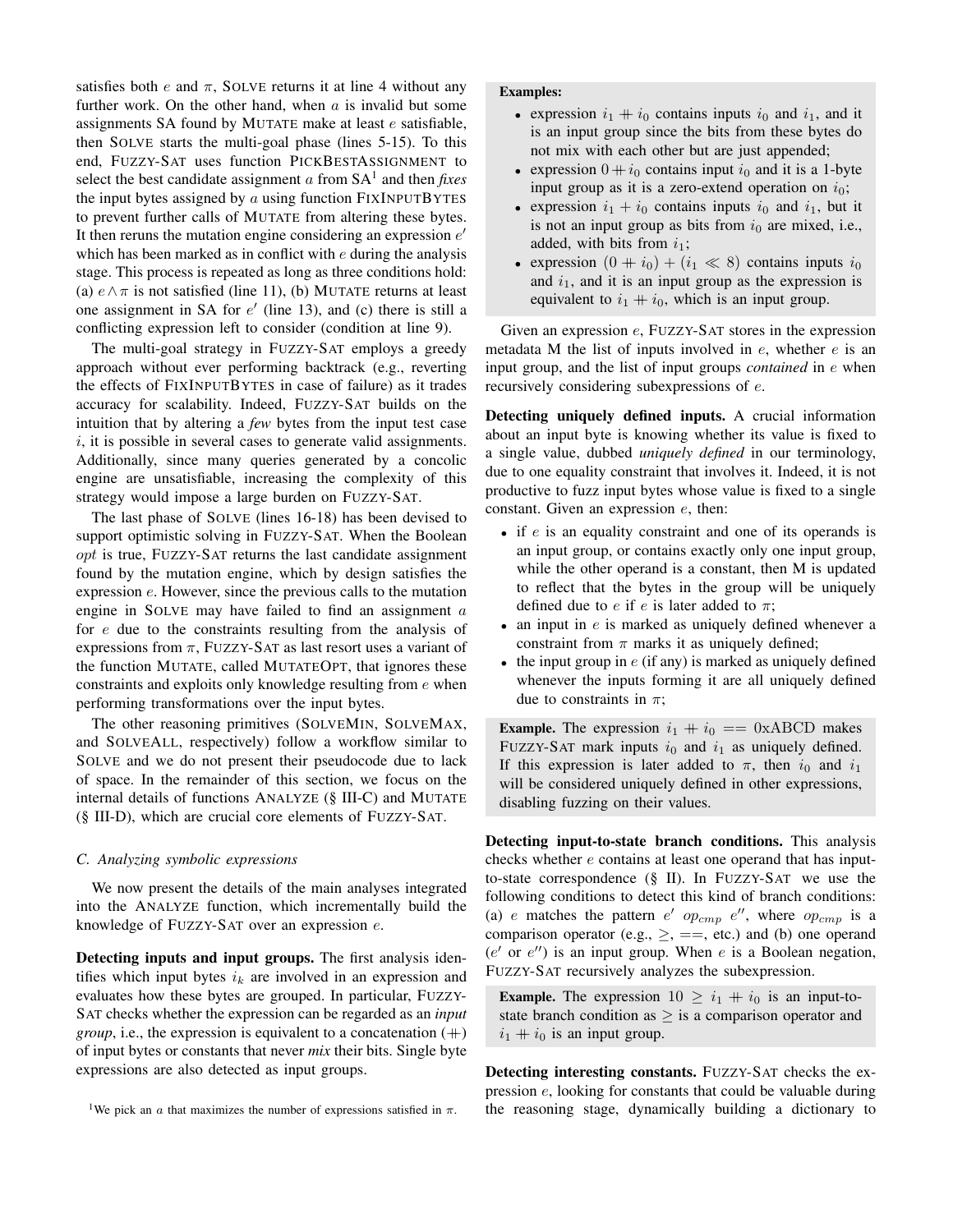use during the transformations. When specific patterns are detected, FUZZY-SAT generates variants of the constants based on the semantics of the computation performed by e.

**Example.** When analyzing  $i_1 \oplus 0 \times 0 = 0 \times 0$  F, Fuzzy-SAT collects the constants 0xF0, 0x0F, and 0xFF (i.e.,  $0xF0 \oplus 0x0F$  since the computation is an exclusive or.

The patterns used to generate interesting constants can be seen as a relaxation of the concept of input-to-state relations.

Detecting range constraints. FUZZY-SAT checks whether e is a *range constraint*, i.e., a constraint that sets a lower bound or an upper bound on the values that are admissible for the input group in  $e$  (if any). For instance, FUZZY-SAT looks for constraints matching the pattern  $e'$  op<sub>cmp</sub>  $e''$  where  $e'$  is an input group,  $op_{cmp}$  is a comparison operator, and  $e^{\prime\prime}$  is a constant value. Other equivalent patterns, such as  $(e' - e'')$  op<sub>cmp</sub>  $e'''$  where  $e'$  is an input group while  $e''$  and  $e^{\prime\prime\prime}$  are constants, are detected as range constraints as well.

By considering bounds resulting from expressions in  $\pi$ and not only from e, FUZZY-SAT can compute refined range intervals for the input groups contained in an expression. To compactly and efficiently maintain these intervals, FUZZY-SAT uses *wrapped intervals* [\[36\]](#page-11-16) which can transparently deal with both signed and unsigned comparison operators.

# Examples.

- given the expressions  $i_1+i_0 > 10$  and  $i_1+i_0 \leq 30$ , FUZZY-SAT computes the range interval [11, 30] for the input group composed by  $i_0$  and  $i_1$ ;
- given the expression  $(i_1+i_0)+0xAAAA \leq_{unsigned}$ 0xBBBB, FUZZY-SAT computes the intervals  $[0, 0x1110] \cup [0x5556, 0x$ FFFF] for  $i_0$  and  $i_1$ , correctly modeling the wrap-around that may result in the two's complement representation.

Detecting conflicting expressions. The last analysis is devised to identify which expressions from  $\pi$  may *conflict* with e when assigning some of its input bytes. In particular, FUZZY-SAT marks an expression  $e'$  as in conflict with  $e$  whenever the set of input bytes in  $e'$  is not disjoint with the set from  $e$ .

**Example.** The expression  $i_1 + i_0 > 10$  is in conflict with the expression  $i_1 + i_2 < 20$  as they both contain the input byte  $i_1$ . Hence, fuzzing the first expression may negatively affect the second expression.

Computing the set of conflicting expressions is essential for performing the multi-goal strategy during the reasoning stage.

#### <span id="page-5-0"></span>*D. Fuzzing symbolic expressions*

The core step during the reasoning stage of FUZZY-SAT is the execution of the function MUTATE, which attempts to find a valid assignment a. To reach this goal, MUTATE performs a sequence of mutations over the input test case  $i$ , returning as soon as a valid assignment is found by one of these transformations. When a mutation generates an assignment that satisfied e but not  $\pi$ , then MUTATE saves it into a set of candidate assignment SA, which could be valuable later on during the multi-goal strategy (§ [III-B\)](#page-3-2). In some cases, a transformation can determine that there exists a contradiction between  $e$  and the conditions in  $\pi$ , leading MUTATE to an early termination. Additionally, when MUTATE builds a candidate assignment  $a$ , it checks that  $a$  is consistent with the range intervals known for the modified bytes, discarding  $\alpha$  in case of failure and avoiding the (possibly expensive) check over  $\pi$ . We now review in detail the input transformations performed by the function MUTATE.

Fuzzing input-to-state relations. When an expression  $e$  is an input-to-state branch condition (§ [III-C\)](#page-4-0), FUZZY-SAT tries to replace the value from one operand  $e'$  into the bytes composing the input group from the other (input-to-state) operand  $e''$ . If  $e'$  is not constant, then FUZZY-SAT gets its concrete value by evaluating  $e'$  on the test case i. When  $e'$  is constant and the relation is an equality, if the assignment does not satisfy  $\pi$ , then FUZZY-SAT deems the query unsatisfiable. Conversely, when the comparison operator is not an equality, FUZZY-SAT tests variants of the value from  $e'$ , e.g., by adding or subtracting one to it, in the same spirit as done by REDQUEEN.

**Example.** Given  $i_1$  +  $i_0$  == 0xABCD, FUZZY-SAT builds the assignment  $\{i_0 \leftarrow 0 \times CD, i_1 \leftarrow 0 \times AB\}$ . If the range interval over  $i_0$  is [0xDD, 0xFF] due to constraints from  $\pi$ , then the assignment can be discarded without testing  $\pi$ , deeming the query unsatisfiable (but keeping the assignment in SA in case of optimistic solving).

Range interval brute force. When a range interval is known for an input group contained an expression  $e$ , FUZZY-SAT can use this information to perform brute force on its value and possibly find a valid assignment. In particular, when an expression contains a single input group and its range interval is less than 2048, FUZZY-SAT builds assignments that brute force all the possible values assignable to the group. If no valid assignment is found, then the query can be deemed unsatisfiable. If the interval is larger than 2048, then FUZZY-SAT only tests the minimum and maximum value of the interval. To make this input transformation less conservative, FUZZY-SAT runs it even when e contains at least one input group whose interval is less than<sup>[2](#page-0-1)</sup> 512.

**Example.** Given the expression  $(i_1 + i_0) * 0 \times ABCD ==$  $0xCAFE$  and the range interval  $[1, 9]$  (built due to constraints from  $\pi$ ) on the group g with  $i_0$  and  $i_1$ , then FUZZY-SAT builds assignments for  $g \in [1, 9]$ , deeming the query unsatisfiable if none of them satisfies  $e \wedge \pi$ .

Trying interesting constants. For each constant  $c$  collected by ANALYZE when considering the expression  $e$  and for each input group q contained in  $e$ , FUZZY-SAT tries to set the bytes from  $q$  to the value  $c$ . Since constants are collected through *relaxed* patterns, FUZZY-SAT tests different encodings (e.g., little-endian, big-endian, zero-extension, etc.) for each constant to maximize the chances of finding a valid assignment.

<sup>2</sup>We pick the input group with the minimum range interval.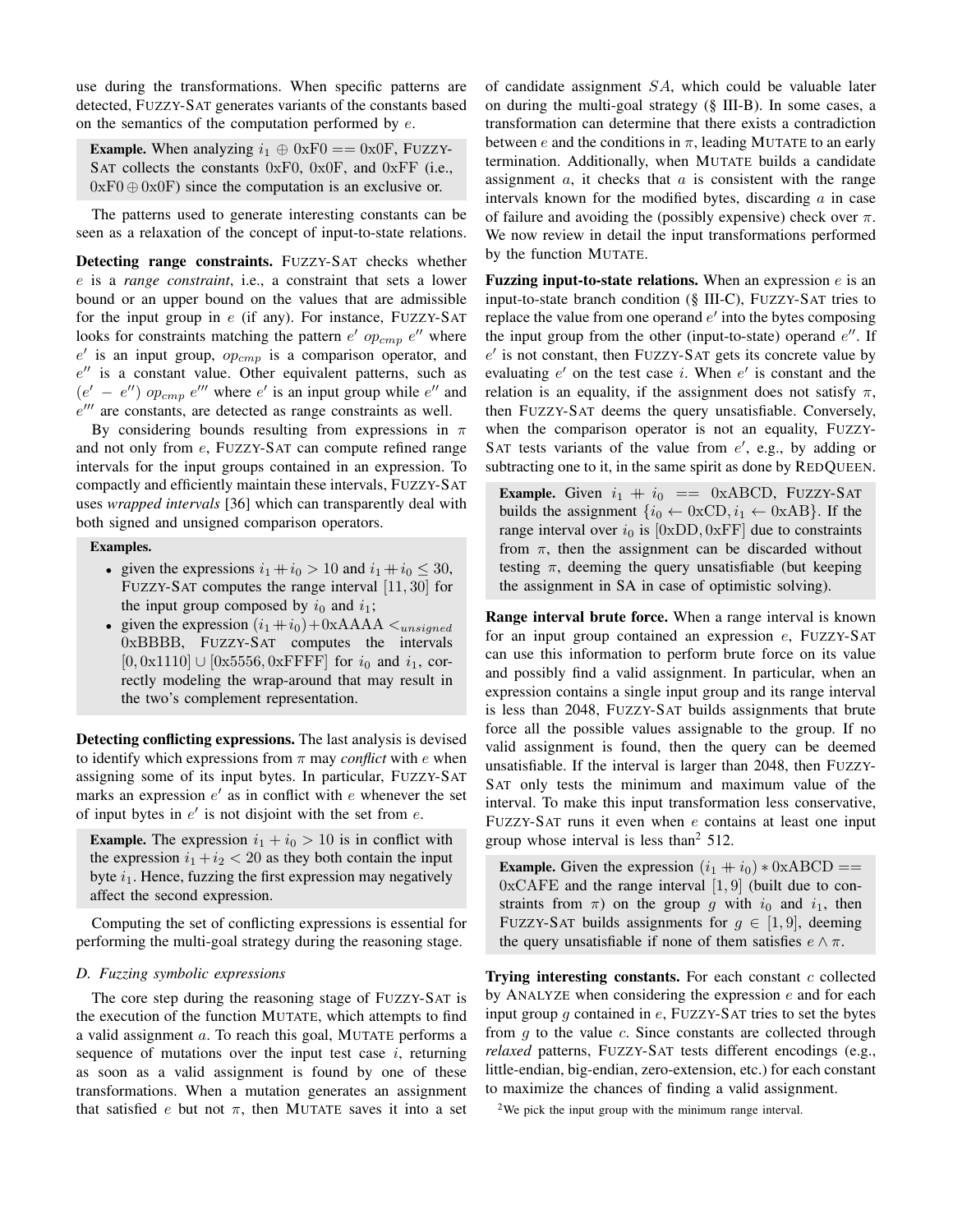**Example.** Given the expression  $(i_1 + i_0) * 100 == 200$ and assuming that ANALYZE has collected the constants {2, 99, 100, 101, 199, 200, 201} where 2 was obtained as 200/100, while other constants are obtained from 100 and 200, then FUZZY-SAT would find a valid assignment when testing  $\{i_0 \leftarrow 2, i_1 \leftarrow 0\}$  ( $c = 2$ , little-endian encoding).

Gradient descent. Given an expression e, FUZZY-SAT tries to reduce the problem of finding a valid assignment for it to a minimization (or maximization) problem. This is valuable not only in the context of SOLVEMIN, SOLVEMAX, or SOLVEALL where this idea seems natural, but also when reasoning over the branch condition  $e$  in SOLVE. Indeed, any expression of the form  $e'$  op<sub>cmp</sub> e'', where  $op_{cmp}$  is a comparison operator, can be transformed into an expression f amenable to minimization to find a valid assignment [\[32\]](#page-11-12), e.g.,  $e' < e''$  can be transformed<sup>[3](#page-0-1)</sup> into  $f < 0$  with  $f = e' - e''$ .

The search algorithm implemented in FUZZY-SAT is inspired by ANGORA [\[32\]](#page-11-12) and it is based on gradient descent. Although this iterative approach may fail to find a global minimum for f, a local minimum can be often *good enough* in the context of concolic execution as we do not always really need the global minimum but just an assignment that satisfies the condition, e.g., given  $i_0 < 1$ , the assignment  $\{i_0 \leftarrow 0 \times 0\}$ satisfies the condition even if the global minimum for  $i_0-1$  is given by  $\{i_0 \leftarrow 0x81\}$ . For this reason, FUZZY-SAT in SOLVE can stop the gradient descent as soon an assignment satisfies both  $e$  and  $\pi$ . When the input groups from  $e$  have disjoint bytes, FUZZY-SAT computes the gradient considering groups of bytes, instead of computing it for each distinct byte, as this makes the descent more effective. In fact, reasoning on  $i_0$  and  $i_1$  as a single value is more appropriate when these bytes are used in a two-byte operation since gradient descent may fail when these bytes are considered independently.

**Example.** Given the expression  $(i_0 + i_1) - 10 > (i_2 + \cdots + i_n)$  $i_3$ ) – 5 and a zero-filled input test case, then FUZZY-SAT transforms the expression into  $((i_2 + i_3) - 5) - ((i_1 +$  $i_0$ ) − 10) < 0, computes the gradients over the input groups  $(i_1 + i_0)$  and  $(i_2 + i_3)$ , finding the assignment  ${i_0 \leftarrow 0x80, i_1 \leftarrow 0x06, i_2 \leftarrow 0x84, i_3 \leftarrow 0x01}$  which makes the condition satisfied as  $(0x80 + 0x06) - 10 =$  $32764 > -31748 = (0x84 + 0x01) - 5.$ 

Deterministic and non-deterministic mutations. These two sets of input transformations are inspired by the two mutation stages from AFL (§ [II\)](#page-0-0). Deterministic mutations include bit or byte flips, replacing bytes with interesting *well-known* constants (e.g., MAX\_INT), adding or subtracting small constants from some input bytes. Non-deterministic mutations instead involve also transformations such as flipping of random bits inside randomly chosen input bytes, setting randomly chosen input bytes to randomly chosen interesting constants, subtracting or adding random values to randomly chosen bytes, and several others [\[1\]](#page-10-0). The main differences with respect to

AFL are: (a) mutations are applied only on the input bytes involved in the expression  $e$ , (b) multi-byte mutations are considered only in the presence of multi-byte input groups, (c) for non-deterministic mutations, FUZZY-SAT generates k distinct assignments, with k equal to  $\max\{100, n_i \cdot 20\}$ where  $n_i$  is the number of inputs involved in  $e$ , and for each assignment it applies a sequence (or stack) of  $n$  mutations  $(n = 1 \ll (1 + rand(0, 7))$  as in AFL).

#### *E. Discussion*

Similarly to fuzzers using dynamic taint analysis, FUZZY-SAT restricts mutations over the bytes that affect branch conditions during the program execution. However, it does not only understand *which* bytes influence the branch conditions but also reasons on *how* they affect them, possibly devising more effective mutations.

FUZZY-SAT shares traits with ANGORA, SLF, and ECLIPSER by integrating mutations based on gradient descent, a multi-goal strategy, and range intervals, respectively. Nevertheless, these techniques have been revisited and refined to work over symbolic constraints, which accurately describe the program state and are not available to these fuzzers.

FUZZY-SAT exposes primitives that are needed by concolic executors and that are typically offered by SMT solvers but it implements them in a fundamentally different way inspired by fuzzing techniques, trading accuracy for scalability.

Finally, FUZZY-SAT shares the same spirit of JFS but takes a rather different approach. While JFS builds a bridge between symbolic execution and fuzzers by turning expressions into a program to fuzz, FUZZY-SAT is designed to merge these two worlds, possibly devising *informed* mutations that are driven by the knowledge acquired by analyzing the expressions.

#### IV. IMPLEMENTATION

FUZZY-SAT is written in C (10K LoC) and evaluates queries in the language used by the Z3 Theorem Prover [\[7\]](#page-10-6). To efficiently evaluate an expression given a concrete assignment FUZZY-SAT uses a fork of Z3 where the Z3 model eval function has been optimized to deal with full concrete models.

FUZZOLIC is a new concolic executor based on QEMU 4.0 (user-mode), written in C (20K LoC), that currently supports Linux x86 64 binaries. Its design overcomes one of the major problems affecting QSYM: FUZZOLIC decouples the tracer component, which builds the symbolic expressions, from the solving component, which reasons over them. This is required as recent releases of most DBI frameworks, such as PIN [\[37\]](#page-11-17) on which QSYM is based on, do not allow an analysis tool to use external libraries (as the Z3 solver in case of QSYM) when they may produce side effects on the program under analysis [\[38\]](#page-11-18). This implementation constraint has made it very complex to port QSYM to newer releases of PIN, limiting its compatibility with recent software and hardware configurations<sup>[4](#page-0-1)</sup>. To overcome this issue, the two components are executed into distinct processes in FUZZOLIC.

<sup>&</sup>lt;sup>3</sup>For the sake of simplicity, we ignore in our examples the wrap-around.

<sup>4</sup>QSYM has been recently removed from the Google project FuzzBench due to its instability on recent Linux releases [\[39\]](#page-11-19).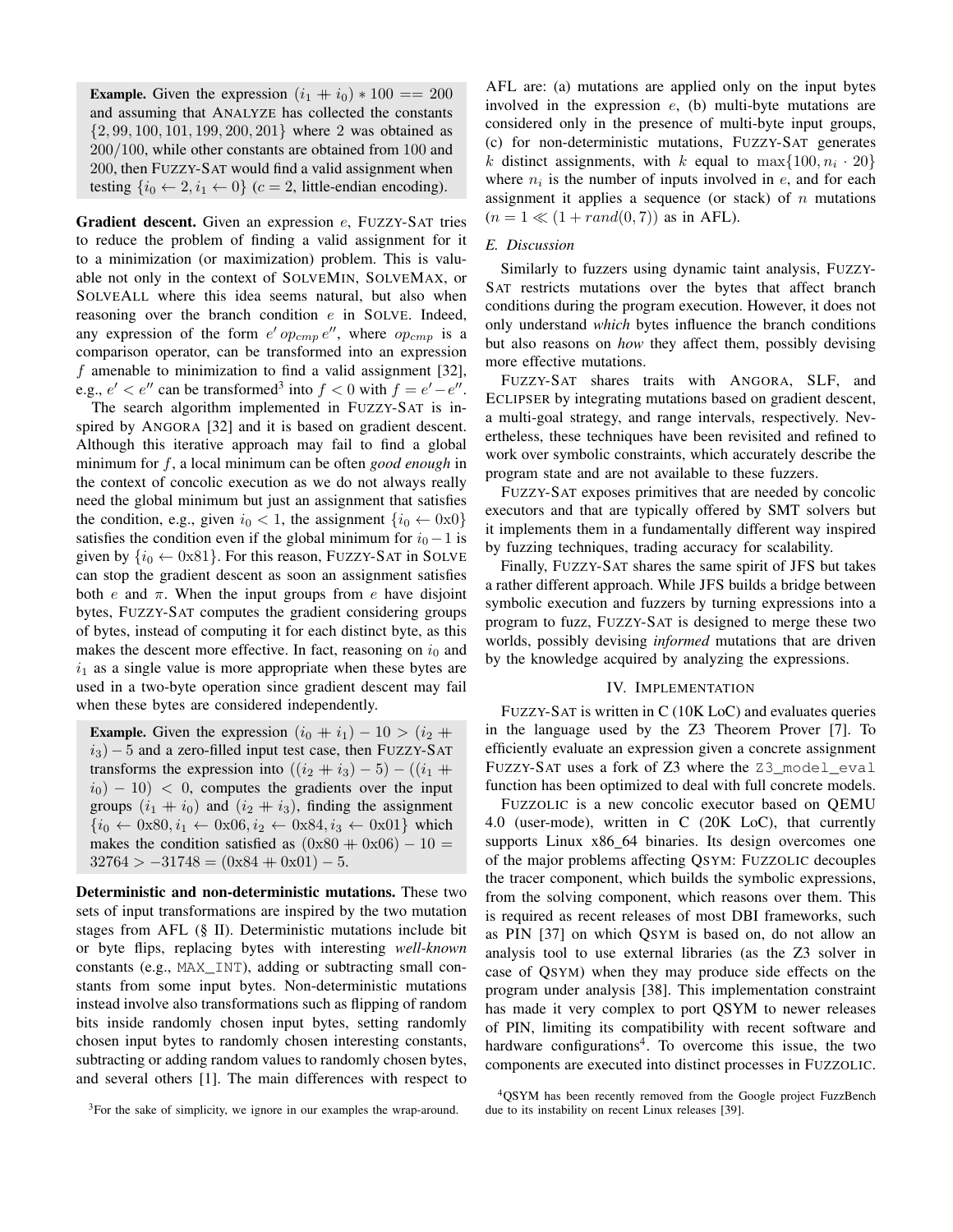In particular, the tracer runs under QEMU and generates symbolic expressions in a compact language, storing them into a shared memory that is also attached to the memory space of the solving component, which in turn submits queries to FUZZY-SAT to generate alternative inputs. Similarly to QSYM, FUZZOLIC runs in parallel with two coverage-guided fuzzers.

# V. EVALUATION

<span id="page-7-1"></span>In this section we address the following research questions:

- RQ1: How effective and efficient is FUZZY-SAT at solving queries generated by concolic executors?
- **RQ2**: How do different kinds of mutations help FUZZY-SAT in solving queries?
- RQ3: How does FUZZOLIC with FUZZY-SAT compare to state-of-the-art fuzzers on real-world programs?

Benchmarks. Throughout our evaluation, we consider the following 12 programs: advmng 2.00, bloaty rev 7c6fc, bsdtar rev. f3b1f, djpeg v9d, jhead 3.00-5, libpng 1.6.37, lodepng-decode rev. 5a0dba, objdump 2.34, optipng 0.7.6, readelf 2.34, tcpdump 4.9.3 (libpcap 1.9.1), and tiff2pdf 4.1.0. These targets have been heavily fuzzed by the community [\[27\]](#page-11-7), and used in previous evaluations of state-of-the-art fuzzers [\[4\]](#page-10-3), [\[5\]](#page-10-4), [\[10\]](#page-10-9), [\[33\]](#page-11-13), [\[34\]](#page-11-14). As seeds, we use the AFL test cases [\[1\]](#page-10-0), or when missing, minimal syntactically valid files [\[40\]](#page-11-20).

Experimental setup. We ran our tests in a Docker container based on the Ubuntu 18.04 image, using a server with two Intel Xeon E5-4610v2@2.30 GHz CPUs and 256 GB of RAM.

#### *A. RQ1: Solving effectiveness of* FUZZY-SAT

To evaluate how effective and efficient is FUZZY-SAT at solving queries generated by concolic execution, we discuss an experimental comparison of FUZZY-SAT against the SMT solver Z3 and the approximate solver JFS. We first focus on SOLVE queries, collected by running the 12 programs under QSYM on their initial seed with optimistic solving disabled, comparing the solving time and the number of queries successfully proved as satisfiable when using these three solvers. Then, we analyze the performance of QSYM at finding bugs on the LAVA-M dataset [\[9\]](#page-10-8) when using FUZZY-SAT with respect to when using Z3, implicitly considering the impact also of other reasoning primitives (e.g., SOLVEMAX) and from enabling optimistic solving in SOLVE. In these experiments, we consider QSYM instead of FUZZOLIC to avoid any bias resulting from its expression generation phase that could benefit FUZZY-SAT and impair the other solvers.

FUZZY-SAT vs Z3. Table [I](#page-7-0) provides an overview of the comparison between FUZZY-SAT and Z3 on the queries generated when running the 12 benchmarks.

The first interesting insight is that only a small subset of the queries, i.e., less than 10%, has been proved satisfiable (even when considering together both solvers). The remaining queries are either proved unsatisfiable or make the solvers run out of the time budget (10 seconds for Z3, as in QSYM).

The second insight is that, when focusing on the queries that are satisfiable, FUZZY-SAT is able to solve the majority

TABLE I

<span id="page-7-0"></span>NUMBER OF QUERIES PROVED SATISFIABLE BY FUZZY-SAT W.R.T. Z3 (TIMEOUT 10 SECS). NUMBERS SHOW THE AVERAGE OF 5 RUNS. THE SPEEDUP CONSIDERS THE SOLVING TIME ON THE FULL SET OF QUERIES.

| PROGRAM  | #              | # QUERIES PROVED SAT BY |          |           | # SAT FUZZY-SAT  | <b>SOLV. TIME</b> |
|----------|----------------|-------------------------|----------|-----------|------------------|-------------------|
|          | <b>OUERIES</b> | <b>BOTH</b>             | Z3       | FUZZY-SAT | DIV. BY # SAT Z3 | <b>SPEEDUP</b>    |
| advmng   | 1481           | 236.7                   | $+7.0$   | $+64.3$   | 1.24             | $17.1\times$      |
| bloaty   | 2085           | 95.0                    | $+7.0$   | $+1.0$    | 0.94             | $47.8\times$      |
| bsdtar   | 325            | 124.0                   | $+6.0$   |           | 0.95             | $1.8\times$       |
| dipeg    | 1245           | 189.0                   | $+6.0$   | $+11.0$   | 1.03             | $34.3\times$      |
| jhead    | 405            | 88.0                    | $\Omega$ | 0         | 1.00             | $21.7\times$      |
| libpng   | 1673           | 31.0                    | $\Omega$ |           | 1.00             | $70.9\times$      |
| lodepng  | 1531           | 100.3                   | $+6.3$   | $+4.7$    | 0.98             | $75.6\times$      |
| objdump  | 992            | 146.0                   | $+4.0$   | $\Omega$  | 0.97             | $30.6\times$      |
| optipng  | 1740           | 42.0                    | $\Omega$ | $\Omega$  | 1.00             | $67.3\times$      |
| readelf  | 1055           | 150.0                   | $+8.0$   |           | 0.95             | $69.5\times$      |
| tcpdump  | 409            | 58.3                    | $+9.7$   | $+28.7$   | 1.28             | $37.3\times$      |
| tiff2pdf | 3084           | 164.0                   | $+9.0$   | $\Omega$  | 0.95             | $28.1\times$      |
| G. MEAN  | 1335.4         | 118.7                   | $+5.3$   | $+9.1$    | 1.02             | $31.2\times$      |

of them and can even perform better than Z3 on a few benchmarks: for instance, FUZZY-SAT solves  $301$  (236.7 + 64.3) queries on average on advmng, while Z3 stops at 243.7  $(236.7 + 7)$ . Although this may seem unexpected, this result is consistent with past evaluations from state-of-the-art fuzzers [\[10\]](#page-10-9), [\[33\]](#page-11-13) that have shown that a large number of branch conditions can be solved even without SMT solvers. Nonetheless, there are still a few queries were FUZZY-SAT is unable to find a valid assignment while Z3 is successful, e.g., FUZZY-SAT misses 7 queries on bloaty (but solves one query that makes Z3 run out of time). Assessing the impact of *solving* or *not solving* a query in concolic execution is a hard problem, especially when bringing into the picture hybrid fuzzing and its non-deterministic behavior. Hence, we only try to indirectly speculate on this impact by later discussing the results on the LAVA-M dataset and the experiments in Section [V-C.](#page-8-0)

Lastly, we can see in Table [I](#page-7-0) that on average FUZZY-SAT requires  $31 \times$  less time than Z3 to reason over the queries from the 12 benchmarks. When putting together this result with the previous experimental insights, we could speculate why FUZZY-SAT could be beneficial in the context of concolic execution: it can significantly reduce the solving time during the concolic exploration while still be able to generate a large number of (possibly valuable) inputs.

One natural question is whether one could get the same benefits of FUZZY-SAT by drastically reducing the time budget given to Z3. To tackle this observation, Figure [2a](#page-8-1) reports the number of queries solved by Z3 when using a timeout of 1 second and Figure [2b](#page-8-1) shows how the speedup from FUZZY-SAT is reduced in this setup. FUZZY-SAT is still  $9.5\times$  faster than Z3 and the gap between the two in terms of solved queries increases significantly  $(+12\%$  in FUZZY-SAT), suggesting that this setup of Z3 is not as effective as one may expect.

FUZZY-SAT vs JSF. One solver that shares the same spirit of FUZZY-SAT is JFS (§ [II\)](#page-0-0), which however is based on a different design. When considering the queries collected on the 12 benchmarks, it can be seen in Figure [2a](#page-8-1) that JFS is able to solve only 1106 queries, significantly less than the 1534 from FUZZY-SAT. On 127 out of the 325 queries from bsdtar, JFS has failed to generate the program to fuzz due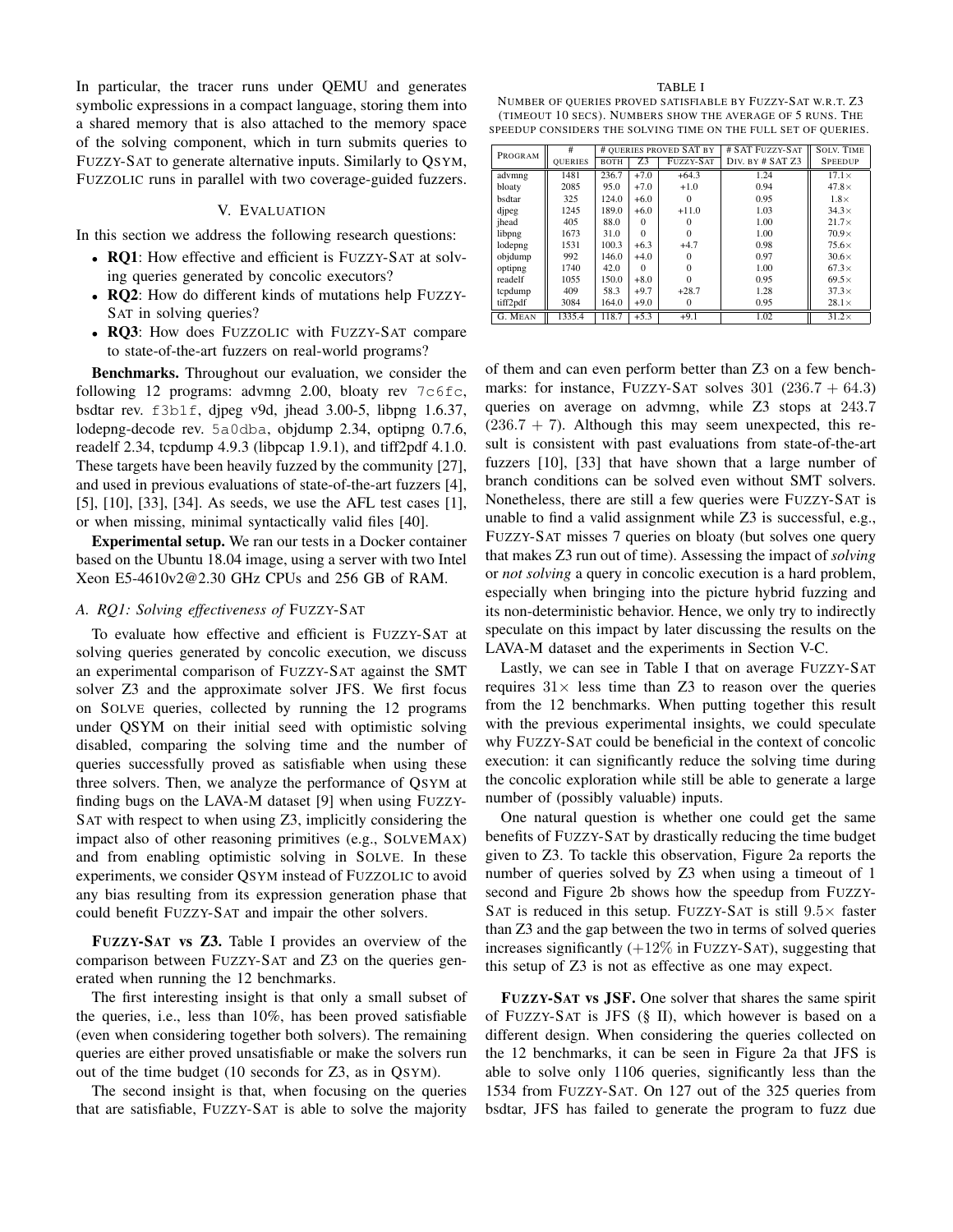

<span id="page-8-1"></span>Fig. 2. FUZZY-SAT vs other solvers on the 12 benchmarks: (a) number of queries proved satisfiable and (b) speedup on the solving time.

<span id="page-8-2"></span>TABLE II BUGS FOUND ON LAVA-M IN 5H: AVG (MAX) NUMBER OVER 5 RUNS.

|                                                                      | base64 | l md5sum                                     | unıq | who       |
|----------------------------------------------------------------------|--------|----------------------------------------------|------|-----------|
| OSYM WITH Z3                                                         |        | $\mid$ 48 (48) $\mid$ 58 (58) $\mid$ 19 (29) |      | 743 (795) |
| QSYM WITH FUZZY-SAT    48 (48)   61 (61)   19.7 (29)   2256.5 (2268) |        |                                              |      |           |

to the large number of nested expressions contained in the queries, yielding a gap of 95 solved queries between two solvers. The remaining missed queries can be likely explained by considering that: (a) it is not currently possible to provide the input test case  $i$  used for generating the queries to the fuzzer executed by JFS [\[41\]](#page-11-21), as JFS generates a program that takes an input that is different (in terms of size and structure) from  $i$  and builds its own set of seeds, (b) JFS does not provide specific insights to the fuzzer on how to mutate the input, and (c) JFS uses LIBFUZZER [\[42\]](#page-11-22), which does not integrate several fuzzing techniques that have inspired FUZZY-SAT.

When considering the solving time, FUZZY-SAT is  $1.5\times$ faster than JFS (Figure [2b](#page-8-1)). However, when enabling analysis cache in FUZZY-SAT, the speedup increases up to  $4.8\times$ .

JFS does not currently provide a C interface [\[43\]](#page-11-23), requiring concolic executors to dump the queries on disk: as this operation can take a long time in presence of large queries, we do not consider JFS further in the other experiments.

FUZZY-SAT on LAVA-M. To test whether FUZZY-SAT can solve queries that are valuable for a concolic executor, we repeated the experiment on the LAVA-M dataset from the QSYM paper [\[4\]](#page-10-3), looking for bugs within the four benchmarks base64, md5sum, uniq, and who. Table [II](#page-8-2) reports the average and max number of bugs found during 5-hour experiments across 5 runs. QSYM with FUZZY-SAT finds on average more bugs than QSYM with Z3 on 3 out of 4 programs. In particular, the improvement is rather significant on who, where FUZZY-SAT allows QSYM to find  $3\times$  more bugs compared to Z3, suggesting that trading performance for accuracy can be valuable in the context of hybrid fuzzing.

Interestingly, FUZZY-SAT was able to reveal bugs that the original authors from LAVA-M were unable to detect [\[9\]](#page-10-8), e.g., FUZZY-SAT has revealed 136 new bugs on who. Since other works [\[10\]](#page-10-9), [\[33\]](#page-11-13) reported a similar experimental observation, the additional bugs are likely not false positives.

# *B. RQ2: Impact of different kinds of mutations in* FUZZY-SAT

An interesting question is which mutations contribute at making FUZZY-SAT effective. Table [III](#page-8-3) reports which transformations have been crucial to solve the queries from the 12 benchmarks, assigning a query to the multi-goal strategy when FUZZY-SAT had to reason over conflicting expressions from

#### TABLE III

<span id="page-8-3"></span>EFFECTIVENESS OF THE DIFFERENT MUTATIONS FROM FUZZY-SAT: I2S (INPUT-TO-STATE), BF (R.I. BRUTE FORCE), IC (INTERESTING CONSTANTS), GD (GRADIENT DESCENT), D+ND (DETERMINISTIC AND NON-DETERMINISTIC MUTATIONS), MGS (MULTI-GOAL STRATEGY).

| PROGRAM        | I2S    | BF     | IC     | GD             | $D+ND$         | MGS      |
|----------------|--------|--------|--------|----------------|----------------|----------|
| advmng         | 176    | 31     | 74     | $\overline{2}$ | 18             | $\theta$ |
| bloaty         | 43     | 5      | 20     | 5              | 19             | 4        |
| bsdtar         | 14     | 8      | 11     | $\theta$       | $\Omega$       | 91       |
| dipeg          | 98     | 29     | 28     | 6              | 14             | 25       |
| jhead          | 27     | 5      | 41     | 6              | 8              | $\theta$ |
| libpng         | 14     | 8      |        |                |                | $\theta$ |
| lodepng        | 61     | 6      | 16     |                | 21             | $\Omega$ |
| objdump        | 91     | 21     | 18     |                | 10             | 5        |
| optipng        | 28     |        | 6      | $\Omega$       |                | $\Omega$ |
| readelf        | 96     | 10     | 22     | $\theta$       | 22             | $\theta$ |
| tcpdump        | 28     |        | 11     |                | 11             | 29       |
| tiff2pdf       | 107    | 25     | 6      | $\Omega$       | $\overline{c}$ | 24       |
| PERC. ON TOTAL | 51.04% | 10.56% | 17.01% | 1.50%          | 8.28%          | 11.60%   |

 $\pi$  to solve the query. FUZZY-SAT was able to solve more than 51% of the queries by applying input-to-state transformations, and an additional 17% was solved by exploiting the interesting constants collected during the analysis stage. Range interval brute-force was helpful on around  $10\%$  of the queries, while mutations inspired by AFL were beneficial in 8% of them. Gradient descent solved just 1.5% of the queries. However, two considerations must be taken into account: (a) the order of the mutations affect these numbers, as gradient descent is not used when previous (cheaper) mutations are successful, and (b) gradient descent is crucial for solving queries in SOLVEMIN, SOLVEMAX, and SOLVEALL, which are not considered in this experiment. Finally, the multi-goal strategy of FUZZY-SAT was essential for solving around 11% of the queries.

# <span id="page-8-0"></span>*C. RQ3:* FUZZY-SAT *in* FUZZOLIC

To further assess the effectiveness of FUZZY-SAT, we compare FUZZOLIC, which is built around this solver, against state-of-the-art binary open-source fuzzers on the 12 benchmarks, tracking the code coverage reached during 8-hour experiments (10 runs). Besides FUZZOLIC, we consider: (a) AFL++ [\[2\]](#page-10-1) rev. 3f128 in QEMU mode, which integrates [\[44\]](#page-11-24) the colorization technique from REDQUEEN, as well as other improvements to AFL proposed by the fuzzing community during the last years [\[45\]](#page-11-25), (b) ECLIPSER rev. b072f, which devises one of the most effective *approximations* of concolic execution in literature, and (c) QSYM rev. 89a76 with Z3. As both FUZZOLIC and QSYM are hybrid fuzzers that are designed to run in parallel with two instances  $(F_m, F_s)$  of a coverage-guided fuzzer, we consider for a fair comparison AFL++ and ECLIPSER in a similar setup, running them in parallel to  $(F_m, F_s)$  and allowing the tools to sync their input queues [\[46\]](#page-11-26). Hence, each run takes  $8 \times 3 = 24$  CPU hours. For  $F_m$  we use AFL++ in *master mode*, which performs deterministic mutations, while for  $F_s$  we use  $AFL++$  in *slave mode* that only executes non-deterministic mutations. Since ECLIPSER does not support a parallel mode, we extended it to allow AFL++ to correctly pick inputs from its queue.

Figure [3](#page-9-0) shows the code coverage reached by the different fuzzers on 8 out of 12 programs. On the remaining four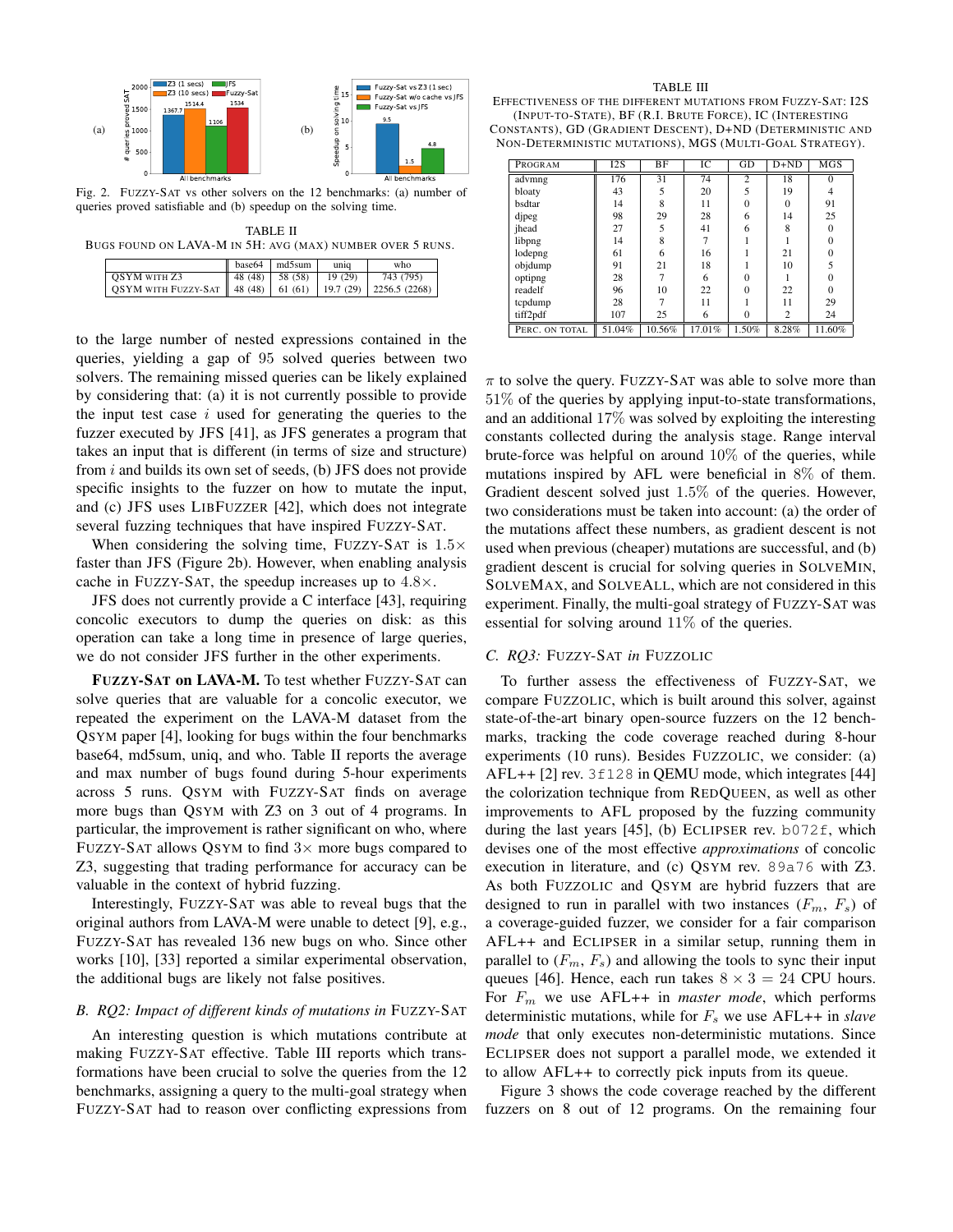

<span id="page-9-0"></span>Fig. 3. Coverage map density reached by FUZZOLIC with FUZZY-SAT vs other state-of-the-art fuzzers. The shaded areas are the 95% confidence intervals.



<span id="page-9-1"></span>Fig. 4. Coverage map density: impact of FUZZY-SAT in QSYM.

benchmarks, the fuzzers reached soon a very similar coverage, making it hard to detect any significant trend and thus we omit their charts due to lack of space. Similar to other works [\[4\]](#page-10-3), [\[5\]](#page-10-4), we plot the density of the coverage map from  $F_s$  and depict the 95% confidence interval using a shaded area. As bitmap collisions may occur [\[47\]](#page-11-27), we validated the trends by also computing the number of basic blocks [\[48\]](#page-11-28).

FUZZOLIC reaches a higher code coverage than other solutions on 6 programs, i.e., bsdtar, djpeg, objdump, readelf, tcpdump, and tiff2pdf. In particular, tcpdump is the program where FUZZOLIC shines better, consistently showing over time an increase in the map density of 5% with respect to the second-best fuzzer (AFL++). On optipng, although FUZZOLIC appears to have an edge at the beginning of the experiment, it then reaches a coverage that is comparable to other fuzzers, which are all very close in performance. Finally, FUZZOLIC falls behind other approaches on libpng, pinpointing one case where FUZZY-SAT seems to underperform compared to Z3, as QSYM dominates on this benchmark.

When comparing closely FUZZOLIC to QSYM, the improvement in the coverage is likely due to the better scalability of the former with respect to the latter. For instance, on tcpdump FUZZOLIC performs concolic execution on 11089 inputs (1.8 secs/input), generating 14415 alternative inputs, while QSYM only analyzes 376 inputs (71.4 secs/input) and generates 786 alternative inputs. When considering libpng, FUZZOLIC is still faster than QSYM (8.8 secs/input vs 43.6 secs/input) but the number of inputs available in the queue from  $F_s$  (from which FUZZOLIC and QSYM pick inputs) over time is very low. Hence, the difference between FUZZOLIC and QSYM on libpng is due to a few but essential queries that Z3 is able to solve while FUZZY-SAT fails to reason on.

The better scalability of FUZZOLIC with respect to QSYM is

given by the combination of an efficient solver (FUZZY-SAT) and an efficient tracer (FUZZOLIC). Indeed, when replacing Z3 with FUZZY-SAT in QSYM, this concolic executor improves its performance but still falls behind FUZZOLIC. Figure [4](#page-9-1) compares the coverage of QSYM with the two solvers and FUZZOLIC on two benchmarks. On tcpdump, QSYM with FUZZY-SAT is able to analyze 2111 inputs (10.1 secs/input) and generate 3690 alternative inputs, improving the coverage by 4% on average with respect to Z3 but still performing worse than FUZZOLIC. Similarly, on objdump the improvement in QSYM due to FUZZY-SAT is even more noticeable but still QSYM cannot match the coverage reached by FUZZOLIC.

When comparing FUZZOLIC to ECLIPSER and AFL++, the results suggest that the integration of fuzzing techniques into a solver provides a positive impact. Indeed, while these fuzzers scales better than FUZZOLIC, processing hundreds of inputs per second, they lack the knowledge that FUZZY-SAT extracts from the symbolic expressions, which is used to perform effective mutations. Overall, colorization from AFL++ and approximate concolic execution from ECLIPSER seem to generate similar inputs on several benchmarks, yielding often a similar coverage in our parallel fuzzing setup. Moreover, despite FUZZOLIC may spend several seconds over a single input, it collects information that allows it to fuzz a large number of branch conditions, paying on average only a few microseconds when testing an input assignment. Hence, the time spent building the symbolic expressions can be amortized over thousands of (cheap) query evaluations, reducing the gap between the efficiency of a fuzzer and a concolic executor. Nonetheless, FUZZOLIC is still a hybrid fuzzer and it needs to run in parallel to a traditional fuzzer to provide good results, since some non-deterministic mutations, such as randomly combining inputs, are not performed by FUZZOLIC.

# VI. THREATS TO VALIDITY AND LIMITATIONS

Floating-point arithmetic. Our current implementation of FUZZOLIC and FUZZY-SAT does not handle symbolic expressions involving floating-point operations. In case of floatingpoint instructions during program execution, FUZZOLIC concretizes the symbolic expressions. Although this is the same strategy adopted by QSYM, we acknowledge that it may harm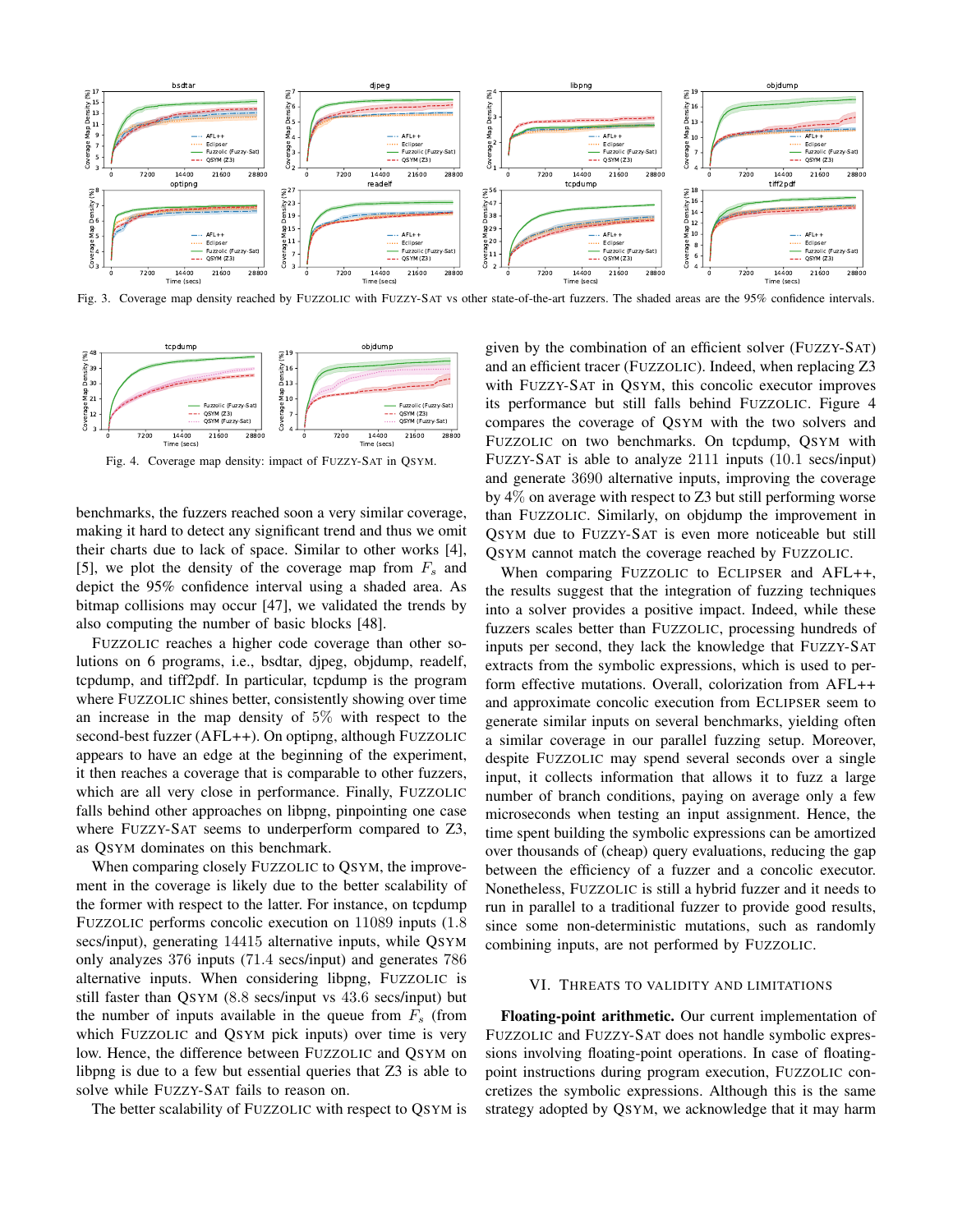the effectiveness of the concolic executor on programs heavily based on floating-point computations.

Order of the mutations in FUZZY-SAT. The current implementation of FUZZY-SAT applies mutations using a specific order and stops as soon as one of the mutations is successful in finding a valid assignment for a query. In particular, FUZZY-SAT runs first the *cheapest* rules that are more *likely* able to succeed: e.g., given an input-to-state relation, trying the inputto-state rule first makes sense as it requires a few attempts and has high chances to succeed [\[33\]](#page-11-13). Hence, results reported in Section [V](#page-7-1) are based on the order currently adopted by FUZZOLIC. An interesting experiment would be to evaluate how FUZZY-SAT would perform when changing the order of the mutations.

Impact of FUZZY-SAT in hybrid fuzzing. In Section [V,](#page-7-1) we have investigated the impact of FUZZY-SAT inside two concolic executors: FUZZOLIC and QSYM. Our results are promising and suggest that FUZZY-SAT can be beneficial in the context of hybrid fuzzing. However, we believe it would be interesting to integrate FUZZY-SAT in other frameworks to have additional insights on its effect. For instance, the benefit from using FUZZY-SAT inside a concolic executor that is slow at building symbolic expression would be marginal as most of the analysis time would be spent in the emulation phase and not in the solving one. On the other hand, an efficient concolic executor should benefit from FUZZY-SAT as long as the number of queries submitted to the solver during an experiment is very high: if the number of queries is low, then a slower but more accurate traditional SMT solver would likely perform better than FUZZY-SAT.

# VII. CONCLUSIONS

FUZZY-SAT is an approximate solver that uses fuzzing techniques to efficiently solve queries generated by concolic execution, helping hybrid fuzzers scale better on several realworld programs.

We have currently identified two interesting future directions. First, we plan to integrate FUZZY-SAT in the concolic execution framework SYMCC, which has been shown to be very efficient at building symbolic expressions and thus should benefit from using an efficient approximate solver. Second, we would like to devise an effective heuristic for dynamically switching during the exploration between FUZZY-SAT and a traditional SMT solver depending on the workload generated by the concolic executor on the solver backend.

#### **REFERENCES**

- <span id="page-10-0"></span>[1] M. Zalewski, "American Fuzzy Lop," [https://github.com/Google/AFL,](https://github.com/Google/AFL) 2019, [Online; accessed 20-Aug-2020].
- <span id="page-10-1"></span>[2] M. Heuse, H. Eißfeldt, and A. Fioraldi, "AFL++," [https://github.com/](https://github.com/vanhauser-thc/AFLplusplus) [vanhauser-thc/AFLplusplus,](https://github.com/vanhauser-thc/AFLplusplus) 2019, [Online; accessed 20-Aug-2020].
- <span id="page-10-2"></span>[3] C. Barrett and C. Tinelli, *Satisfiability Modulo Theories*. Springer International Publishing, 2018, pp. 305–343.
- <span id="page-10-3"></span>[4] I. Yun, S. Lee, M. Xu, Y. Jang, and T. Kim, "QSYM: A practical concolic execution engine tailored for hybrid fuzzing," in *Proceedings of the 27th USENIX Conference on Security Symposium*, ser. SEC'18, 2018, pp. 745–761. [Online]. Available: <http://dl.acm.org/citation.cfm?id=3277203.3277260>
- <span id="page-10-4"></span>[5] S. Poeplau and A. Francillon, "Symbolic execution with symcc: Don't interpret, compile!" in *Proceedings of the 29th USENIX Security Symposium (USENIX Security 20)*. USENIX Association, Aug. 2020, pp. 181–198. [Online]. Available: [https://www.usenix.org/conference/](https://www.usenix.org/conference/usenixsecurity20/presentation/poeplau) [usenixsecurity20/presentation/poeplau](https://www.usenix.org/conference/usenixsecurity20/presentation/poeplau)
- <span id="page-10-5"></span>[6] N. Stephens, J. Grosen, C. Salls, A. Dutcher, R. Wang, J. Corbetta, Y. Shoshitaishvili, C. Kruegel, and G. Vigna, "Driller: Augmenting fuzzing through selective symbolic execution." in *Proceeings of the 23th Annual Network and Distributed System Security Symposium, NDSS*, 2016. [Online]. Available: [https://www.ndss-symposium.org/wp-content/uploads/2017/09/](https://www.ndss-symposium.org/wp-content/uploads/2017/09/driller-augmenting-fuzzing-through-selective-symbolic-execution.pdf) [driller-augmenting-fuzzing-through-selective-symbolic-execution.pdf](https://www.ndss-symposium.org/wp-content/uploads/2017/09/driller-augmenting-fuzzing-through-selective-symbolic-execution.pdf)
- <span id="page-10-6"></span>[7] L. De Moura and N. Bjørner, "Z3: An efficient smt solver," in *Proceedings of 14th Int. Conf. on Tools and Algorithms for the Construction and Analysis of Systems*, ser. TACAS'08/ETAPS'08, 2008, pp. 337–340. [Online]. Available: [https://doi.org/10.1007/978-3-540-78800-3](https://doi.org/10.1007/978-3-540-78800-3_24)\_24
- <span id="page-10-7"></span>[8] D. Liew, C. Cadar, A. F. Donaldson, and J. R. Stinnett, "Just fuzz it: Solving floating-point constraints using coverage-guided fuzzing," in *Proceedings of the 2019 27th ACM Joint Meeting on European Software Engineering Conference and Symposium on the Foundations of Software Engineering*, ser. ESEC/FSE 2019. New York, NY, USA: Association for Computing Machinery, 2019, p. 521–532. [Online]. Available: <https://doi.org/10.1145/3338906.3338921>
- <span id="page-10-8"></span>[9] B. Dolan-Gavitt, P. Hulin, E. Kirda, T. Leek, A. Mambretti, W. Robertson, F. Ulrich, and R. Whelan, "LAVA: Large-Scale Automated Vulnerability Addition," in *Proceedings of the 2016 IEEE Symposium on Security and Privacy*, ser. SP '16, 2016, pp. 110–121. [Online]. Available: <https://doi.org/10.1109/SP.2016.15>
- <span id="page-10-9"></span>[10] J. Choi, J. Jang, C. Han, and S. K. Cha, "Grey-box concolic testing on binary code," in *Proceedings of the 41st International Conference on Software Engineering*, ser. ICSE '19, 2019, pp. 736–747. [Online]. Available: <https://doi.org/10.1109/ICSE.2019.00082>
- <span id="page-10-10"></span>[11] G. J. Myers, C. Sandler, and T. Badgett, *The art of software testing*, 3rd ed. Hoboken and N.J: John Wiley & Sons, 2012.
- <span id="page-10-11"></span>[12] R. Baldoni, E. Coppa, D. C. D'Elia, C. Demetrescu, and I. Finocchi, "A survey of symbolic execution techniques," *ACM Computing Surveys*, vol. 51, no. 3, pp. 50:1–50:39, 2018. [Online]. Available: <http://doi.acm.org/10.1145/3182657>
- <span id="page-10-12"></span>[13] A. Zeller, R. Gopinath, M. Böhme, G. Fraser, and C. Holler, "The Fuzzing Book," [https://www.fuzzingbook.org/,](https://www.fuzzingbook.org/) 2019, [Online; accessed 20-Aug-2020].
- <span id="page-10-13"></span>[14] Y. Shoshitaishvili, R. Wang, C. Salls, N. Stephens, M. Polino, A. Dutcher, J. Grosen, S. Feng, C. Hauser, C. Kruegel, and G. Vigna, "SOK: (state of) the art of war: Offensive techniques in binary analysis," in *Proceedings of the 2016 IEEE Symposium on Security and Privacy*, ser. SP'16, 2016, pp. 138–157. [Online]. Available: <http://dx.doi.org/10.1109/SP.2016.17>
- <span id="page-10-14"></span>[15] V. Chipounov, V. Kuznetsov, and G. Candea, "The S2E platform: Design, implementation, and applications," *ACM Trans. on Computer Systems (TOCS)*, vol. 30, no. 1, pp. 2:1–2:49, 2012. [Online]. Available: <http://doi.acm.org/10.1145/2110356.2110358>
- <span id="page-10-15"></span>[16] C. Cadar, D. Dunbar, and D. Engler, "KLEE: Unassisted and Automatic Generation of High-coverage Tests for Complex Systems Programs," in *Proceedings of the 8th USENIX Conference on Operating Systems Design and Implementation*, ser. OSDI'08. Berkeley, CA, USA: USENIX Association, 2008, pp. 209–224. [Online]. Available: <http://dl.acm.org/citation.cfm?id=1855741.1855756>
- <span id="page-10-16"></span>[17] C. S. Pasareanu, P. C. Mehlitz, D. H. Bushnell, K. Gundy-Burlet, M. Lowry, S. Person, and M. Pape, "Combining unit-level symbolic execution and system-level concrete execution for testing nasa software," in *Proceedings of the 2008 International Symposium on Software Testing and Analysis*, ser. ISSTA '08, 2008, p. 15–26. [Online]. Available: <https://doi.org/10.1145/1390630.1390635>
- <span id="page-10-17"></span>[18] S. K. Cha, T. Avgerinos, A. Rebert, and D. Brumley, "Unleashing mayhem on binary code," in *Proceedings of the 2012 IEEE Symposium on Security and Privacy*, ser. SP '12, 2012, pp. 380–394. [Online]. Available: <https://doi.org/10.1109/SP.2012.31>
- [19] R. Baldoni, E. Coppa, D. C. D'Elia, and C. Demetrescu, "Assisting Malware Analysis with Symbolic Execution: A Case Study," in *Proceedings of the 2017 Cyber Security Cryptography and Machine Learning*, ser. CSCML '17. Springer International Publishing, 2017, pp. 171–188. [Online]. Available: [https://doi.org/10.1007/978-3-319-60080-2](https://doi.org/10.1007/978-3-319-60080-2_12)\_12